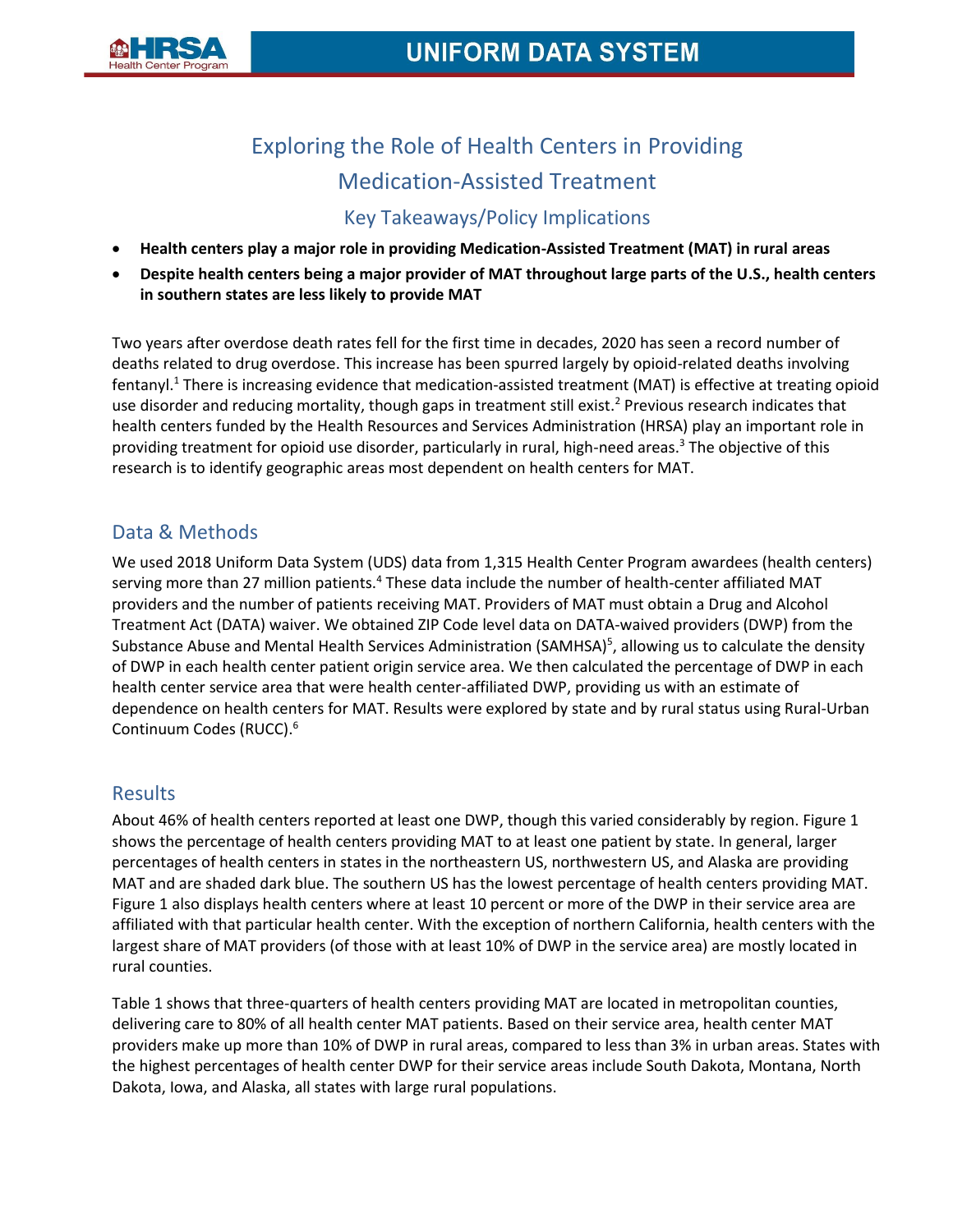

Figure 1. Health Centers with >10% of all DATA-Waived Providers by Reported Patient Service Areas and Proportion of Health Centers Providing MAT Services by State



Table 1. Health Centers with at Least One DATA-Waived Provider

|                                   | # $(% \mathbb{R}^2)$ (% of all) | % of Health     | % of Health Center  | <b>Health Center with</b> |
|-----------------------------------|---------------------------------|-----------------|---------------------|---------------------------|
|                                   |                                 | Center with DWP | <b>MAT Patients</b> | DWP as % of all DWP       |
| Metro <sup>a</sup> Health Centers | 452 (75%)                       | 87%             | 80%                 | 2.8%                      |
| Non-Urban, Non-                   | 94 (16%)                        | 9%              | 14%                 | 6.7%                      |
| Metro <sup>b</sup> Health Centers |                                 |                 |                     |                           |
| <b>Rural Health Centers</b>       | 54 (9%)                         | 4%              | 6%                  | 10.4%                     |
| All                               | 600                             | 100%            | 100%                | 4.1%                      |

<sup>a</sup>Metro health centers are located in counties with RUCC codes 1-3; <sup>b</sup>Non-Urban, Non-Metro health centers are located in counties with RUCC codes 4-6; <sup>c</sup>Rural health centers are located in counties with RUCC codes 7-9.